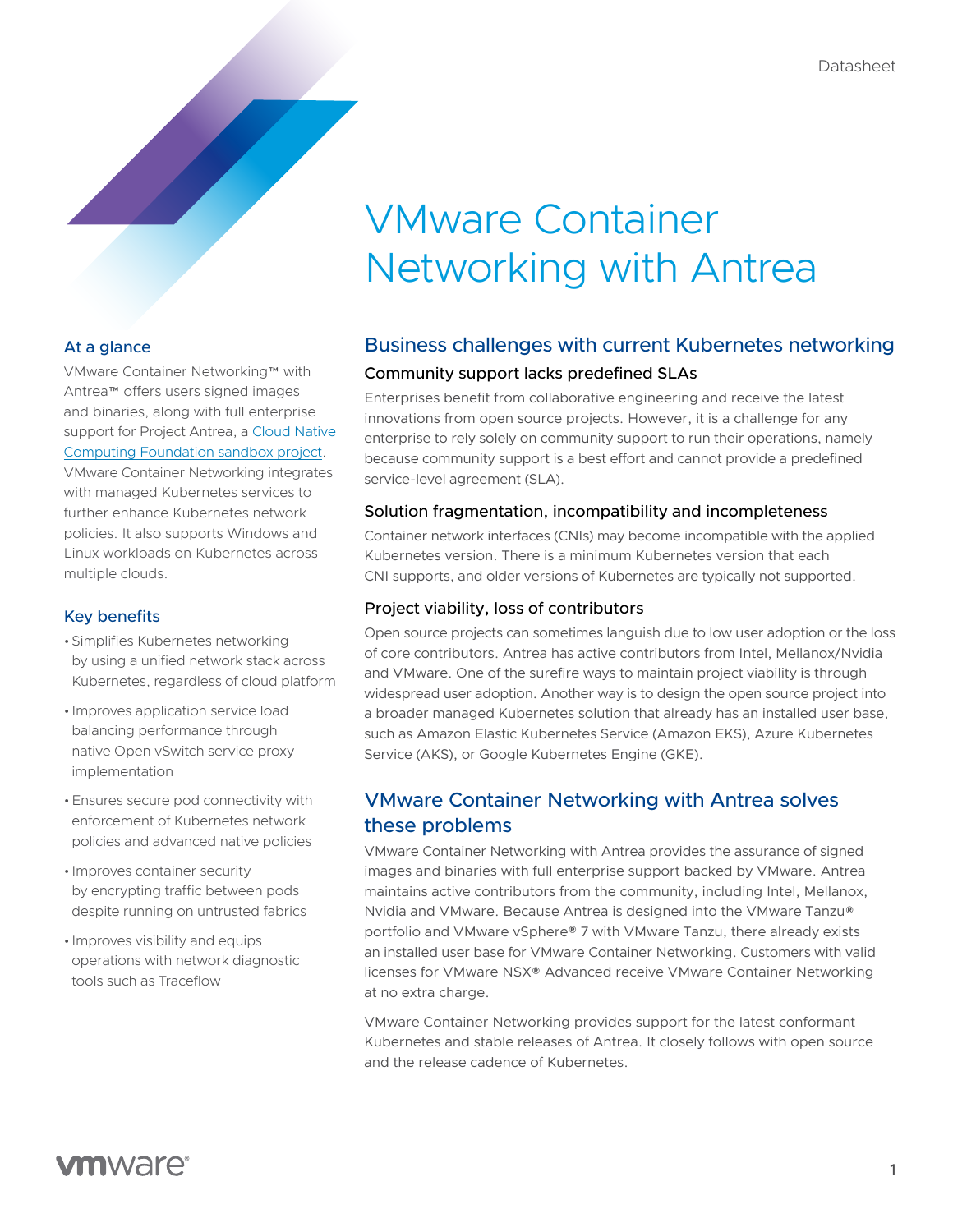#### Benefits of VMware Container Networking with Antrea

- •Simplify Kubernetes networking with a unified networking stack across multiple managed Kubernetes providers. You can use Antrea across your on-premises clouds, public clouds and edge clouds.
- Improve application performance for Windows and Linux workloads with load balancing enhancements through Open vSwitch. Antrea accelerates packet processing performance by offloading the network data plane to SmartNICs for execution. Aided by SmartNICs, Antrea provides secure, highperformance networking to support CPU-intensive use cases, such as big data and machine learning.
- •Operate easily as Antrea seamlessly integrates with Prometheus and monitors CRDs to observe control and data plane health. Platform operators can use diagnostic features, such as Traceflow, to aid in troubleshooting and root cause analysis.
- Improve container security by encrypting traffic between pods despite running on untrusted fabrics.
- •Get comprehensive, enterprise-class support, backed by VMware Support, for the most stable releases of Antrea that comply with Cloud Native Computing Foundation specifications.

#### What is Project Antrea?

Antrea is a Kubernetes-native project that implements the CNI and Kubernetes NetworkPolicy to provide network connectivity and security for pod workloads.

Antrea uses [Open vSwitch](https://www.openvswitch.org/) as the networking data plane in every Kubernetes node. Due to the programmable characteristic of Open vSwitch, Antrea extends the benefits of programmable networks and performance from Open vSwitch to Kubernetes.





#### What is Open vSwitch?

Open vSwitch is a high-performance, programmable virtual switch that supports Windows and Linux workloads.

#### What is Kubernetes NetworkPolicy?

By default, all Kubernetes pods can communicate with each other. Applying a NetworkPolicy to a given pod isolates it, meaning it can only send traffic to, or receive traffic from, a pod that has been explicitly selected.

Antrea implements more than just the CNI. Other CNIs for Kubernetes merely provide network connectivity, but Antrea provides NetworkPolicy enforcement that empowers admins to implement fine-grain controls over pod traffic.

Antrea can augment pod networking solutions in managed Kubernetes services, such as AKS, Amazon EKS and GKE.

# **vm**ware<sup>®</sup>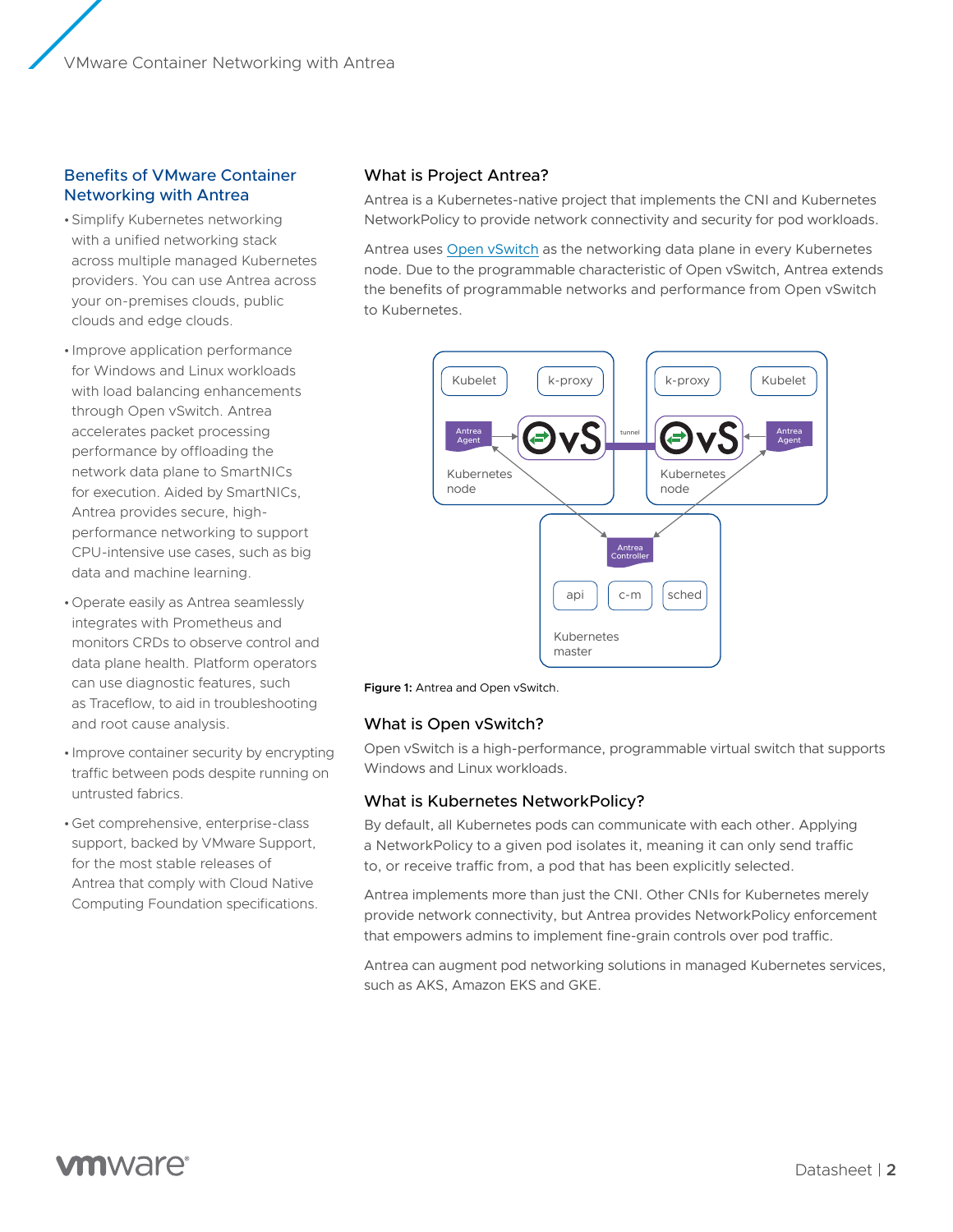## Use cases for VMware Container Networking for Antrea

#### Complete container networking and security solutions for VMware Tanzu and vSphere with Tanzu

Designed into the VMware Tanzu portfolio, VMware Container Networking is the default networking solution for VMware Tanzu Kubernetes Grid™, Tanzu Kubernetes Grid Integrated Edition, and vSphere 7 with Tanzu.

#### NetworkPolicy enforcement for managed Kubernetes services

The NetworkPolicy feature in Kubernetes allows you to define rules for ingress and egress traffic between pods in the cluster.

VMware Container Networking can enforce network policies for managed Kubernetes services, such as Amazon EKS, AKS and GKE. This enables users to augment their existing network policy implementation with advanced policytiering options.

#### Hardware offload for CPU-intensive workloads

Accelerate CPU-intensive workloads, such as big data and machine learning, by offloading to hardware. NICs have been preconfigured for specific functions or SmartNICs, ensuring high performance and flexible data processing.

#### Container security for Kubernetes

Provide policy enforcement on managed Kubernetes clusters from public cloud providers, and encrypt traffic between pods.

# **vm**ware<sup>®</sup>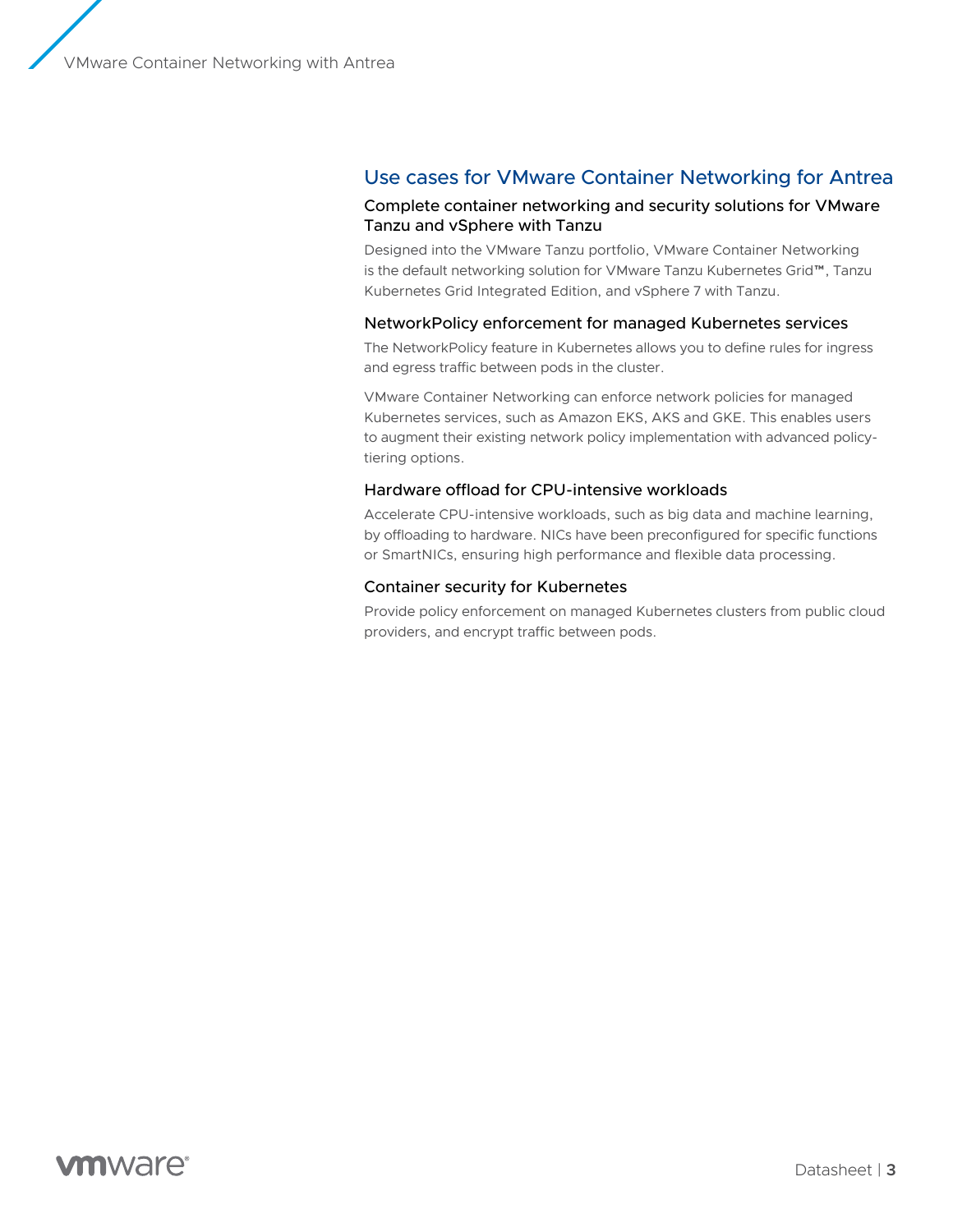| Feature                                                                                                                 | Feature<br>status | Project<br>Antrea | <b>VMware</b><br>Container<br><b>Networking</b><br><b>Standard</b><br>with Antrea | <b>VMware</b><br>Container<br><b>Networking</b><br>Advanced<br>with Antrea | <b>VMware</b><br>Container<br><b>Networking</b><br><b>Enterprise</b><br>with Antrea |  |  |  |
|-------------------------------------------------------------------------------------------------------------------------|-------------------|-------------------|-----------------------------------------------------------------------------------|----------------------------------------------------------------------------|-------------------------------------------------------------------------------------|--|--|--|
| Connectivity                                                                                                            |                   |                   |                                                                                   |                                                                            |                                                                                     |  |  |  |
| High-performance, pod-to-pod networking<br>IPv4 and IPv6 (dual stack)                                                   | GA                |                   |                                                                                   |                                                                            |                                                                                     |  |  |  |
| Choice of routed, encapsulated (overlay), hybrid<br>and cloud provider routing mode of operation                        | <b>GA</b>         |                   |                                                                                   |                                                                            |                                                                                     |  |  |  |
| Choice of encapsulation (overlay) modes<br>(Geneve, VXLAN, STT, GRE)                                                    | GA                |                   |                                                                                   |                                                                            |                                                                                     |  |  |  |
| High-performance, low-latency Kubernetes<br>service implementation in Open vSwitch<br>(kube-proxy/iptables replacement) | Beta/GA           |                   |                                                                                   |                                                                            |                                                                                     |  |  |  |
| Advanced load balancer integration through<br>pod-specific NodePort (node port local)                                   | Beta/GA           |                   |                                                                                   |                                                                            |                                                                                     |  |  |  |
| Platform support                                                                                                        |                   |                   |                                                                                   |                                                                            |                                                                                     |  |  |  |
| Windows containers network dataplane                                                                                    | GA                | $\bullet$         |                                                                                   |                                                                            |                                                                                     |  |  |  |
| ARM Kubernetes node support                                                                                             | Alpha             | $\bullet$         | N/A                                                                               | N/A                                                                        | N/A                                                                                 |  |  |  |
| OpenShift Operator                                                                                                      | GA                |                   |                                                                                   |                                                                            |                                                                                     |  |  |  |
| <b>Amazon EKS</b>                                                                                                       | <b>GA</b>         | $\bullet$         |                                                                                   |                                                                            |                                                                                     |  |  |  |
| Azure Kubernetes Service, AKS engine                                                                                    | GA                |                   |                                                                                   |                                                                            |                                                                                     |  |  |  |
| Google Kubernetes Engine                                                                                                | GA                |                   |                                                                                   |                                                                            |                                                                                     |  |  |  |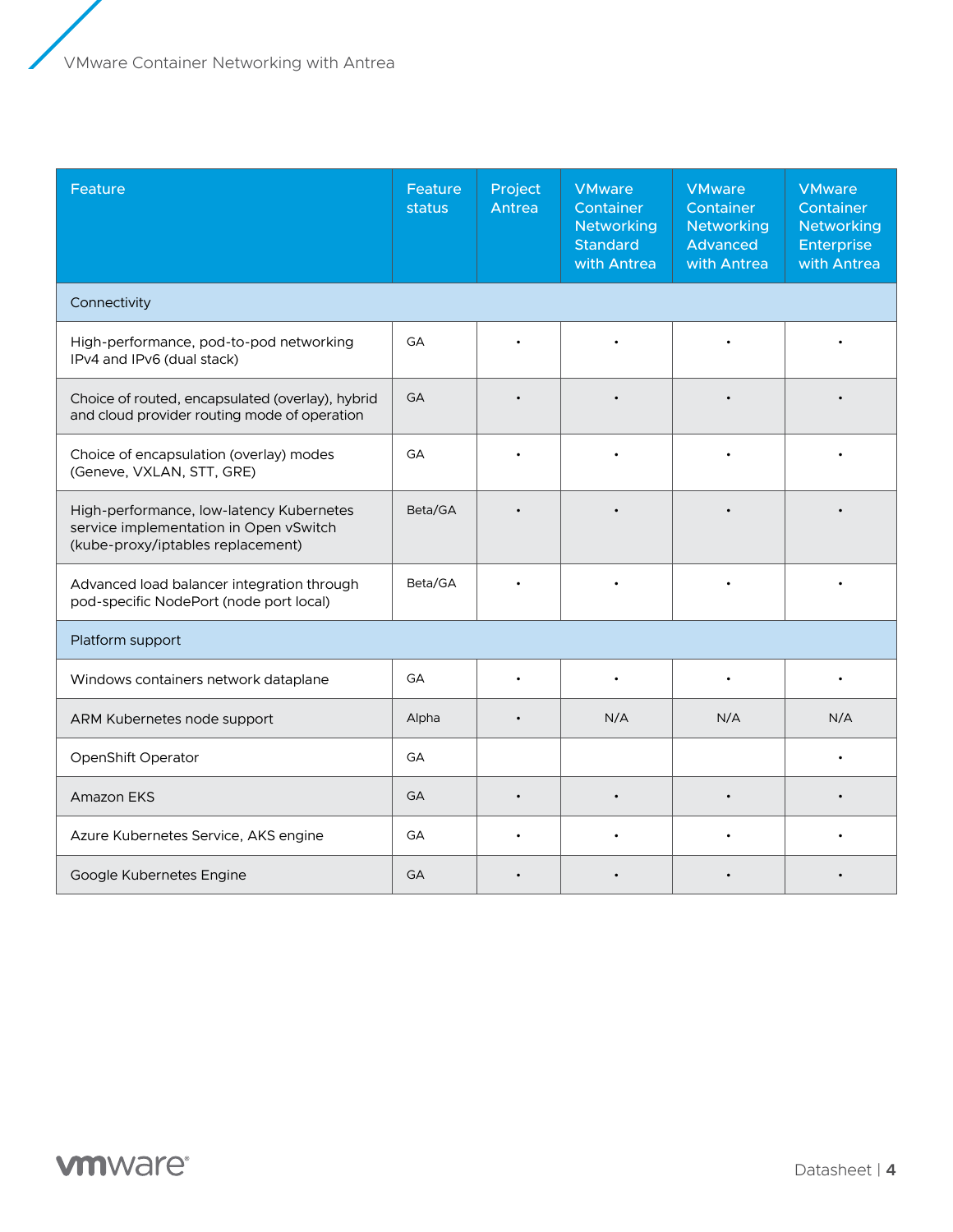| Feature                                                                                               | Feature<br>status        | Project<br>Antrea | <b>VMware</b><br>Container<br><b>Networking</b><br><b>Standard</b><br>with Antrea | <b>VMware</b><br>Container<br><b>Networking</b><br><b>Advanced</b><br>with Antrea | <b>VMware</b><br>Container<br><b>Networking</b><br><b>Enterprise</b><br>with Antrea |  |  |  |
|-------------------------------------------------------------------------------------------------------|--------------------------|-------------------|-----------------------------------------------------------------------------------|-----------------------------------------------------------------------------------|-------------------------------------------------------------------------------------|--|--|--|
| Security                                                                                              |                          |                   |                                                                                   |                                                                                   |                                                                                     |  |  |  |
| Kubernetes NetworkPolicy support                                                                      | GA                       |                   |                                                                                   |                                                                                   |                                                                                     |  |  |  |
| Cluster-wide network policy support<br>(Antrea network policy)                                        | GA                       |                   |                                                                                   |                                                                                   |                                                                                     |  |  |  |
| Cluster-wide network policy tiering and nesting                                                       | GA                       |                   |                                                                                   |                                                                                   |                                                                                     |  |  |  |
| Role-based access control for policy tiers                                                            | <b>GA</b>                |                   |                                                                                   |                                                                                   |                                                                                     |  |  |  |
| FQDN/DNS-based egress policy<br>with wildcard matching                                                | Alpha                    |                   |                                                                                   |                                                                                   |                                                                                     |  |  |  |
| Deny network policy                                                                                   | <b>GA</b>                |                   |                                                                                   |                                                                                   |                                                                                     |  |  |  |
| Network policy statistics export                                                                      | GA                       |                   |                                                                                   |                                                                                   |                                                                                     |  |  |  |
| Advanced security and manageability                                                                   |                          |                   |                                                                                   |                                                                                   |                                                                                     |  |  |  |
| Multi-cluster Antrea network policy<br>management through NSX-T<br>management plane                   | Requires<br>NSX-T<br>3.2 |                   |                                                                                   |                                                                                   |                                                                                     |  |  |  |
| Central Kubernetes object inventory<br>through NSX-T management plane                                 | Requires<br>NSX-T<br>3.2 |                   |                                                                                   |                                                                                   |                                                                                     |  |  |  |
| Central multi-cluster connectivity<br>troubleshooting via Traceflow through<br>NSX-T management plane | Requires<br>NSX-T<br>3.2 |                   |                                                                                   |                                                                                   |                                                                                     |  |  |  |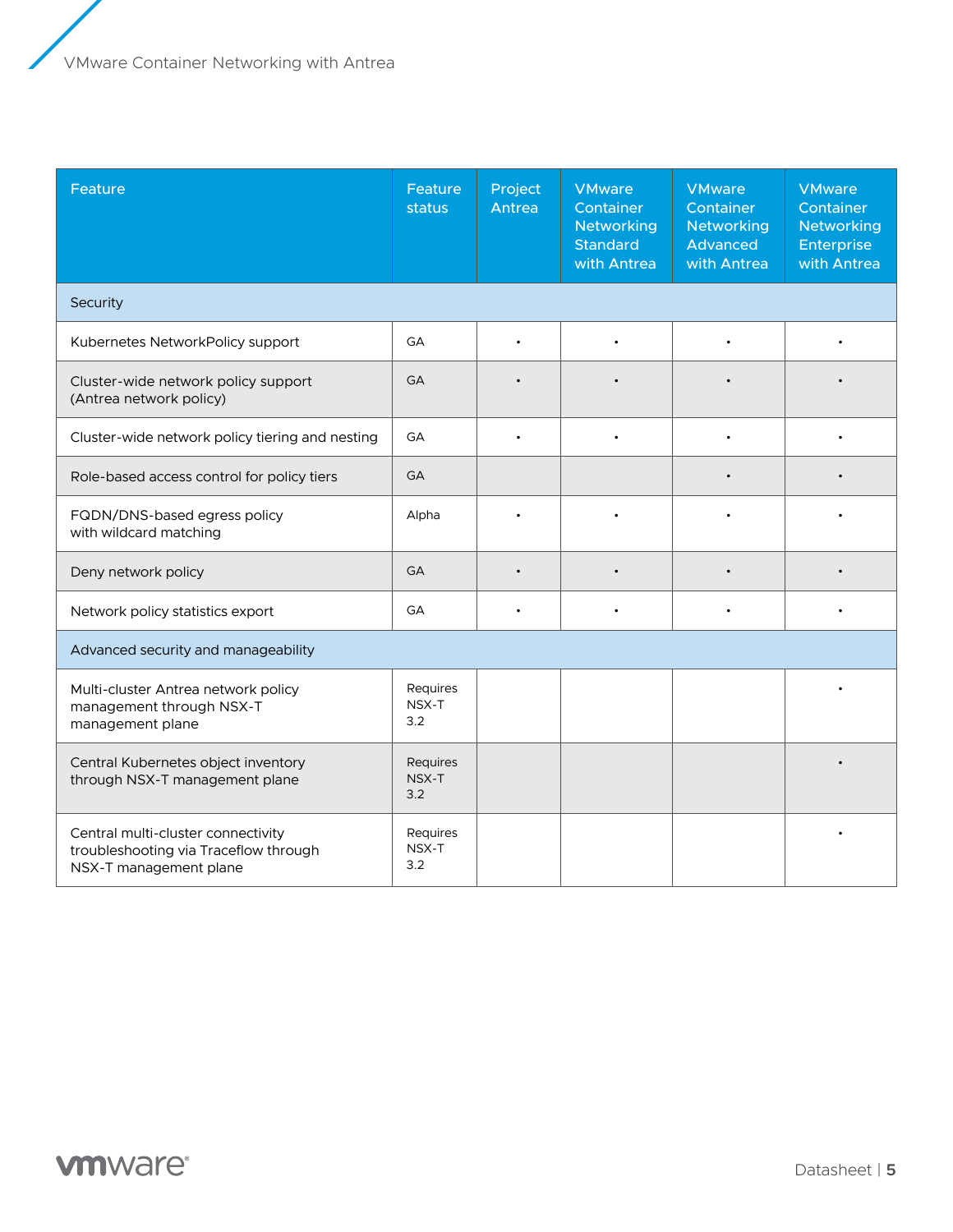| Feature                                                                                     | Feature<br>status | Project<br>Antrea | <b>VMware</b><br>Container<br><b>Networking</b><br><b>Standard</b><br>with Antrea | <b>VMware</b><br>Container<br><b>Networking</b><br>Advanced<br>with Antrea | <b>VMware</b><br>Container<br><b>Networking</b><br>Enterprise<br>with Antrea |  |
|---------------------------------------------------------------------------------------------|-------------------|-------------------|-----------------------------------------------------------------------------------|----------------------------------------------------------------------------|------------------------------------------------------------------------------|--|
| Manageability                                                                               |                   |                   |                                                                                   |                                                                            |                                                                              |  |
| Traceflow pod-to-pod connectivity visualization                                             | GA                |                   |                                                                                   |                                                                            |                                                                              |  |
| ID-aware network metrics and flow export                                                    | GA                |                   |                                                                                   |                                                                            |                                                                              |  |
| Prometheus load and flow metrics                                                            | GA                |                   |                                                                                   |                                                                            |                                                                              |  |
| Monitoring CRDs for control plane status<br>and health                                      | GA                |                   |                                                                                   |                                                                            |                                                                              |  |
| Octant UI plug-in for traceflows, cluster<br>inventory, and monitoring control plane health | GA                |                   |                                                                                   |                                                                            |                                                                              |  |
| Antrea network policy audit logs                                                            | <b>GA</b>         |                   |                                                                                   |                                                                            |                                                                              |  |
| Advanced troubleshooting CLI                                                                | GA                |                   |                                                                                   |                                                                            |                                                                              |  |
| Hardening, services and support                                                             |                   |                   |                                                                                   |                                                                            |                                                                              |  |
| FIPS-compliant product release                                                              | GA                |                   |                                                                                   |                                                                            |                                                                              |  |
| VMware Tanzu Observability™<br>by Wavefront integration                                     | GA                |                   |                                                                                   |                                                                            |                                                                              |  |
| 24x7 enterprise support                                                                     | GA                |                   |                                                                                   |                                                                            |                                                                              |  |

**Figure 2:** VMware Container Networking with Antrea licensing information.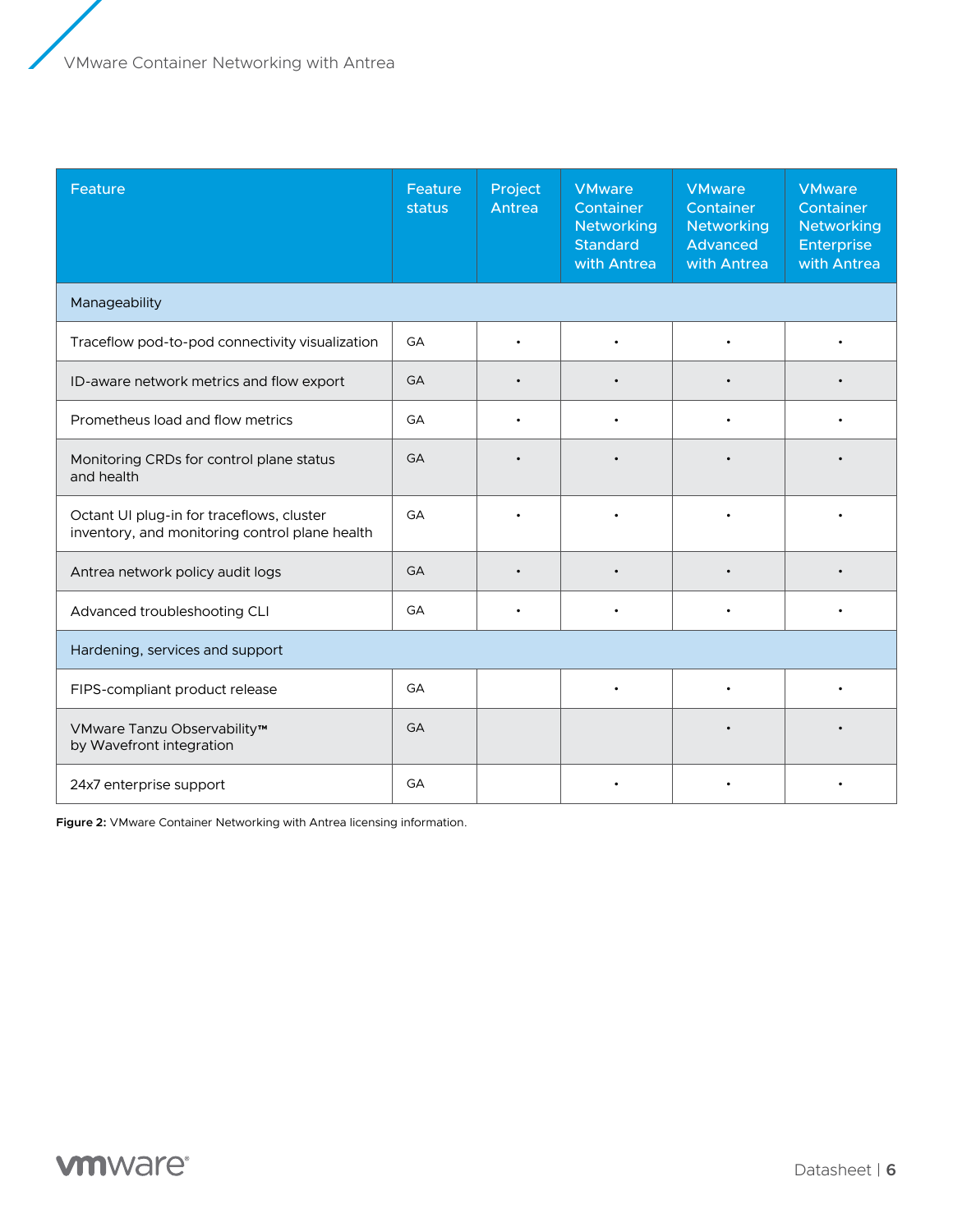## Primer on Kubernetes networking

While Kubernetes does not provide a default networking implementation, it does provide a model for implementing third-party tools, known as a CNI.



**Figure 3:** Kubernetes networking in layers.

#### CNI plug-in

The main responsibility of a CNI plug-in is to build the pod network and provide connectivity.

The Kubernetes service load balancer enables you to define a logical set of pods and an access policy as a service. You can then use services and service types to precisely control how your applications receive traffic. The load balancer service type creates an external load balancer in the public cloud infrastructure and assigns a fixed, external IP to the service. Then, authorized users can access the service via the exposed IP address.

#### Cluster DNS for services and pods

Kubernetes provides its own DNS service to resolve domain names inside the cluster, which allows pods to communicate with each other. This is implemented by deploying a regular Kubernetes service that handles name resolution inside the cluster and configures individual containers to contact the DNS service and resolve domain names.

#### Pod to pod: How pods communicate with each other

Each pod has its own unique IP in a flat address space inside the Kubernetes cluster. Direct pod-to-pod communication is possible without any type of proxy or address translation.

#### Pod to service: How pods communicate with services

Kubernetes services allow users to group pods under a common access policy. For example, a group of pods can be load balanced. In that case, the load balancing services are assigned a virtual IP. Outside pods can communicate by using this virtual IP.

#### External to service: Incoming traffic from the outside world

Nodes inside a Kubernetes cluster are firewalled from the internet by default, and service IPs are only reachable within the cluster network. There are two possible approaches: route requests using the external IP, or offer an ingress API.